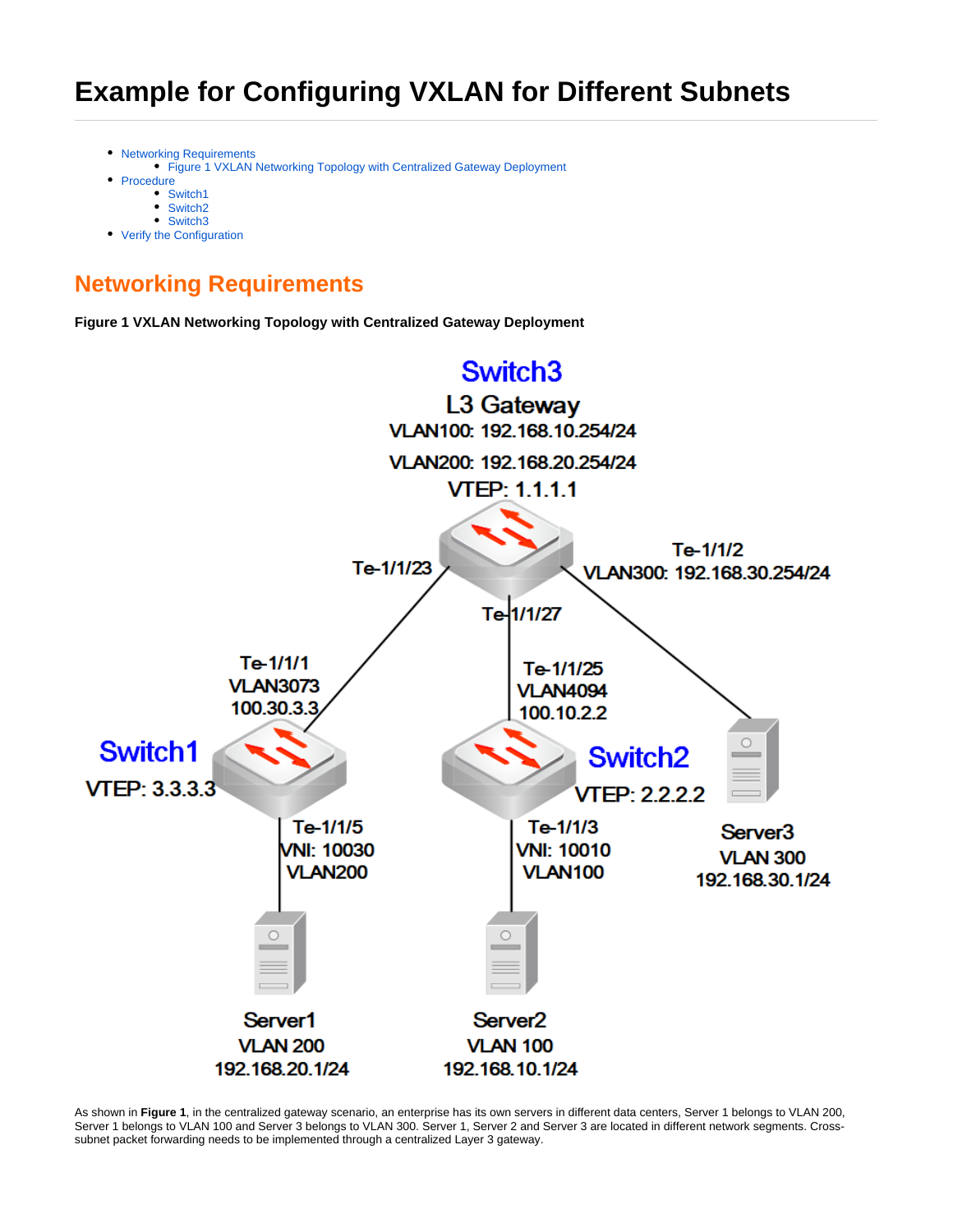Configure different servers on different network segments to communicate with each other through a VXLAN centralized Layer 3 gateway by the following roadmap:

- 1. Configure static routes on Switch 1, Switch 2, and Switch 3 respectively to ensure network connectivity at the underlay network.
- 2. Configure VXLAN access network on Switch 1, Switch 2 and Switch 3 respectively to differentiate service flow.
- 3. Configure VXLAN tunnels on Switch 1, Switch 2 and Switch 3 respectively to forward service flow.
- 4. To enable users of different network segments to communicate with each other, configure VXLAN Layer 3 gateway on Switch 3. The following steps include how to configure VXLAN Layer 3 gateway:

a) Configure VXLAN mapping of VNI to VLAN:

set vxlans vni <vni\_id> vlan <vlan\_id>

b) Configure L3 VLAN interface:

set vlans vlan-id <vlan\_id> l3-interface <interface\_name>

c) Configure the IP the L3 VLAN interface:

set I3-interface vlan-interface <interface\_name> address <IP\_address> prefix-length <prefix\_length>

# <span id="page-1-0"></span>**Procedure**

This section describes the steps of configuring VXLAN for different subnets on Switch1, Switch2 and Switch3.

## <span id="page-1-1"></span>**Switch1**

**Step 1** Configure the VLANs.

```
admin@Switch1# set vlans vlan-id 200
admin@Switch1# set vlans vlan-id 3073
admin@Switch1# set vlans vlan-id 3073 l3-interface vlan3073
admin@Switch1# set l3-interface vlan-interface vlan3073 address 100.30.3.3 prefix-length 24
admin@Switch1# set interface gigabit-ethernet te-1/1/1 family ethernet-switching native-vlan-id 3073
admin@Switch1# set interface gigabit-ethernet te-1/1/5 family ethernet-switching port-mode trunk
admin@Switch1# set interface gigabit-ethernet te-1/1/5 family ethernet-switching vlan members 200
```
**Step 2** Enable IP routing and configure the route.

```
admin@Switch1# set ip routing enable true
admin@Switch1# set l3-interface loopback lo address 3.3.3.3 prefix-length 32
admin@Switch1# set protocols static route 1.1.1.1/32 next-hop 100.30.3.4
```
**Step 3** Configure VXLAN tunnel.

```
admin@Switch1# set vxlans source-interface loopback address 3.3.3.3
admin@Switch1# set vxlans vni 10030 vlan 200
admin@Switch1# set vxlans vni 10030 flood vtep 1.1.1.1
```
#### **Step 4** Commit the configurations.

admin@Switch1# commit

# <span id="page-1-2"></span>**Switch2**

**Step 1** Configure the VLANs.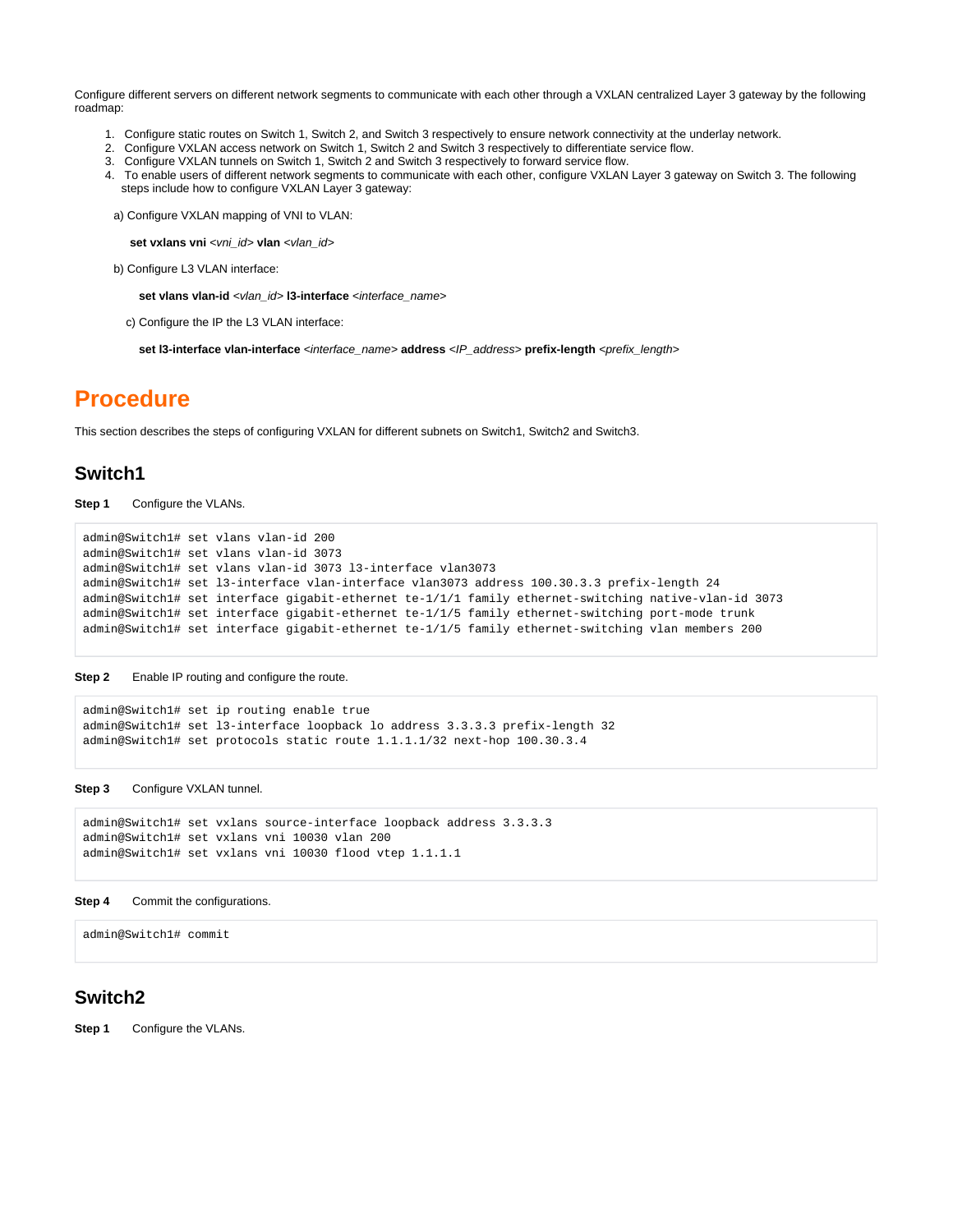```
admin@Switch2# set vlans vlan-id 100
admin@Switch2# set vlans vlan-id 4094
admin@Switch2# set vlans vlan-id 4094 l3-interface vlan4094
admin@Switch2# set l3-interface vlan-interface vlan4094 address 100.10.2.2 prefix-length 24
admin@Switch2# set interface gigabit-ethernet te-1/1/25 family ethernet-switching native-vlan-id 4094
admin@Switch2# set interface gigabit-ethernet te-1/1/3 family ethernet-switching port-mode trunk
admin@Switch2# set interface gigabit-ethernet te-1/1/3 family ethernet-switching vlan members 100
```
**Step 2** Enable IP routing and configure the route.

```
admin@Switch2# set ip routing enable true
admin@Switch2# set l3-interface loopback lo address 2.2.2.2 prefix-length 32
admin@Switch2# set protocols static route 1.1.1.1/32 next-hop 100.10.2.1
```
#### **Step 3** Configure VXLAN tunnel.

```
admin@Switch2# set vxlans source-interface loopback address 2.2.2.2
admin@Switch2# set vxlans vni 10010 vlan 100
admin@Switch2# set vxlans vni 10010 flood vtep 1.1.1.1
```
#### **Step 4** Commit the configurations.

```
admin@Switch2# commit
```
### <span id="page-2-0"></span>**Switch3**

#### **Step 1** Configure the VLANs.

```
admin@Switch3# set vlans vlan-id 100 l3-interface vlan100
admin@Switch3# set vlans vlan-id 200 l3-interface vlan200
admin@Switch3# set vlans vlan-id 300 l3-interface vlan300
admin@Switch3# set vlans vlan-id 3073 l3-interface vlan3073
admin@Switch3# set vlans vlan-id 4094 l3-interface vlan4094
admin@Switch3# set l3-interface vlan-interface vlan100 address 192.168.10.254 prefix-length 24
admin@Switch3# set l3-interface vlan-interface vlan200 address 192.168.20.254 prefix-length 24
admin@Switch3# set l3-interface vlan-interface vlan300 address 192.168.30.254 prefix-length 24
admin@Switch3# set l3-interface vlan-interface vlan3073 address 100.30.3.4 prefix-length 24
admin@Switch3# set l3-interface vlan-interface vlan4094 address 100.10.2.1 prefix-length 24
admin@Switch3# set interface gigabit-ethernet te-1/1/2 family ethernet-switching native-vlan-id 300
admin@Switch3# set interface gigabit-ethernet te-1/1/2 family ethernet-switching port-mode trunk
admin@Switch3# set interface gigabit-ethernet te-1/1/23 family ethernet-switching native-vlan-id 3073
admin@Switch3# set interface gigabit-ethernet te-1/1/27 family ethernet-switching native-vlan-id 4094
```
**Step 2** Enable IP routing and configure the route.

```
admin@Switch3# set ip routing enable true
admin@Switch3# set l3-interface loopback lo address 1.1.1.1 prefix-length 32
admin@Switch3# set protocols static route 2.2.2.2/32 next-hop 100.10.2.2
admin@Switch3# set protocols static route 3.3.3.3/32 next-hop 100.30.3.3
```
#### **Step 3** Configure VXLAN tunnel.

```
admin@Switch3# set vxlans source-interface loopback address 1.1.1.1
admin@Switch3# set vxlans vni 10010 flood vtep 2.2.2.2
admin@Switch3# set vxlans vni 10030 flood vtep 3.3.3.3
```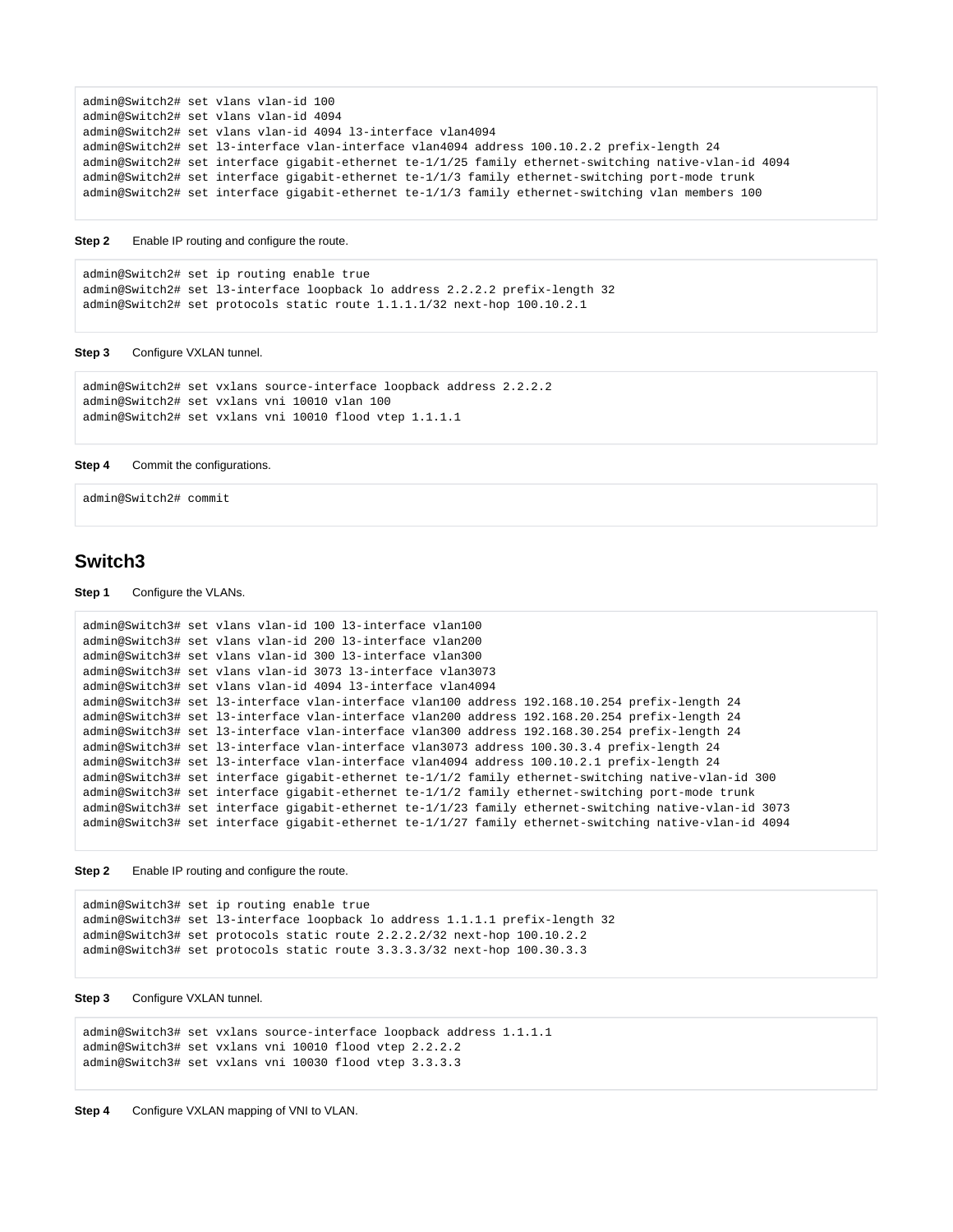```
admin@Switch3# set vxlans vni 10010 vlan 100
admin@Switch3# set vxlans vni 10030 vlan 200
```

```
Step 5 Commit the configurations.
```
admin@Switch3# commit

# <span id="page-3-0"></span>**Verify the Configuration**

You can use the **run show vxlan tunnel** command to display the VXLAN tunnel information and tunnel state.

```
admin@Switch1# run show vxlan tunnel
Total number of tunnels: 1
VNI 10030, Encap:service-vlan-delete, Decap:service-vlan-add-replace
  src addr:3.3.3.3, dst addr:1.1.1.1, state:UP
  traffic type:all
  nexthops:100.30.3.4
   output ports:te-1/1/1
admin@Switch2# run show vxlan tunnel
Total number of tunnels: 1
VNI 10010, Encap:service-vlan-delete, Decap:service-vlan-add-replace
   src addr:2.2.2.2, dst addr:1.1.1.1, state:UP
   traffic type:all
  nexthops:100.10.2.1
  output ports:te-1/1/25
admin@Switch3# run show vxlan tunnel
Total number of tunnels: 2
VNI 10010, Encap:service-vlan-delete, Decap:service-vlan-add-replace
  src addr:1.1.1.1, dst addr:2.2.2.2, state:UP
   traffic type:all
  nexthops:100.10.2.2
  output ports:te-1/1/27
VNI 10030, Encap:service-vlan-delete, Decap:service-vlan-add-replace
   src addr:1.1.1.1, dst addr:3.3.3.3, state:UP
   traffic type:all
  nexthops:100.30.3.3
   output ports:te-1/1/23
```
You can use the **run show vxlan address-table** command to display the VXLAN MAC address table.